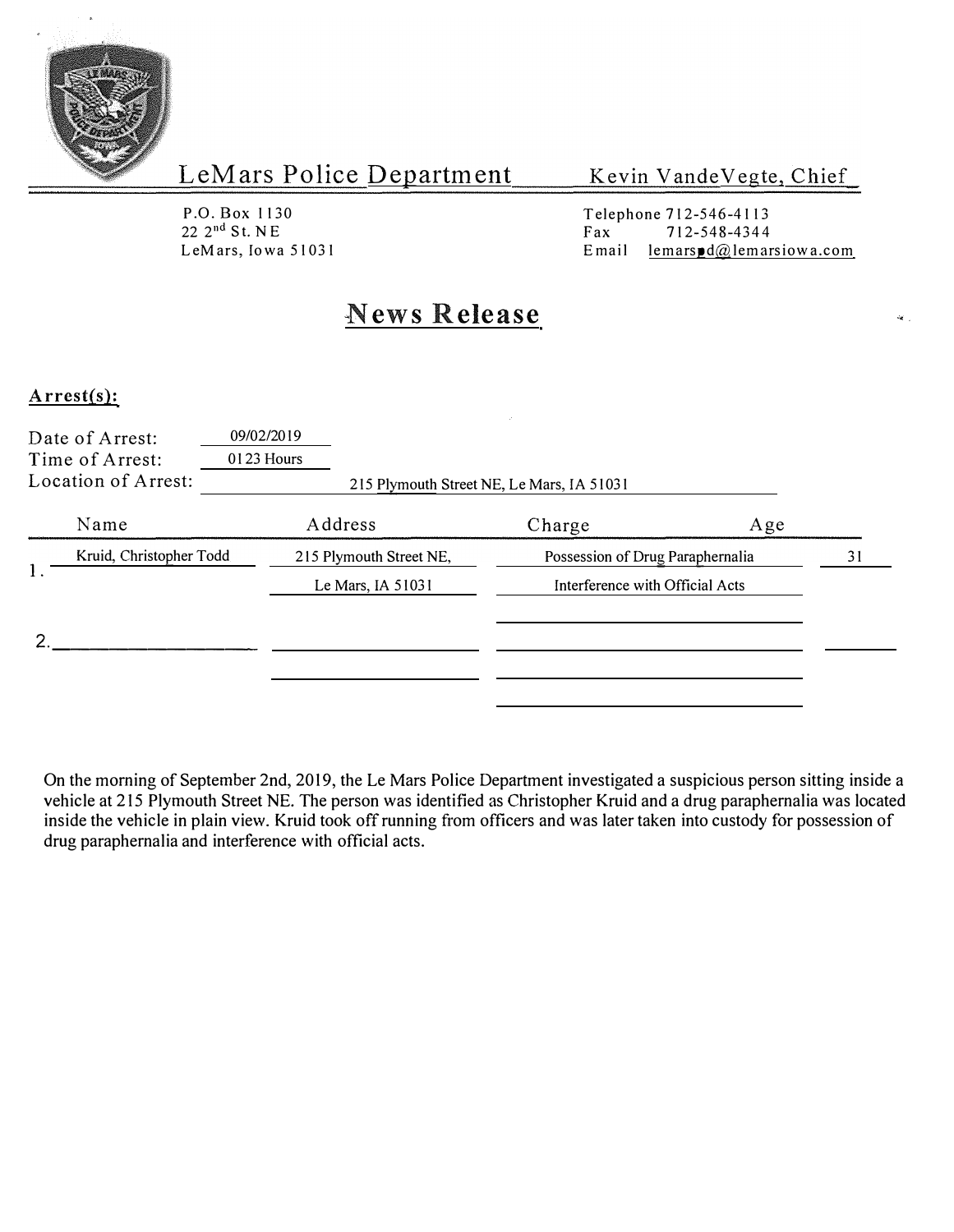

Kevin Vande Vegte, Chief

P.O. Box 1130  $22 \t2<sup>n</sup>$  St. NE<br>LeMars, Iowa 51031

Telephone 712-546-4113<br>Fax 712-548-4344 E mail  $l$ em arspd $\omega$ lem arsiow a.com

# **News Release**

#### **Arrest(s):**

|                   | Date of Arrest:<br>Time of Arrest:<br>Location of Arrest: | September 3, 2019<br>1646 Hrs | 320 1st Ave SE Le Mars, IA 51031 |     |
|-------------------|-----------------------------------------------------------|-------------------------------|----------------------------------|-----|
|                   | Name                                                      | Address                       | Charge                           | Age |
| Nerek Sonis<br>1. |                                                           | Unkno wn                      | Trespassing                      | 27  |
|                   |                                                           |                               | Public Intoxication              |     |
| Ω                 |                                                           |                               |                                  |     |
|                   |                                                           |                               |                                  |     |

On September 3, 2019, at 1642 hours, Le Mars officers received a complaint of a male subject passed out behind 320 l st Ave SE. The caller also stated the subject was not suppose to be on the property. On arrival, officers located Sonis passed out laying on the sidewalk. Sonis was arrested and transported to the Plymouth County Jail.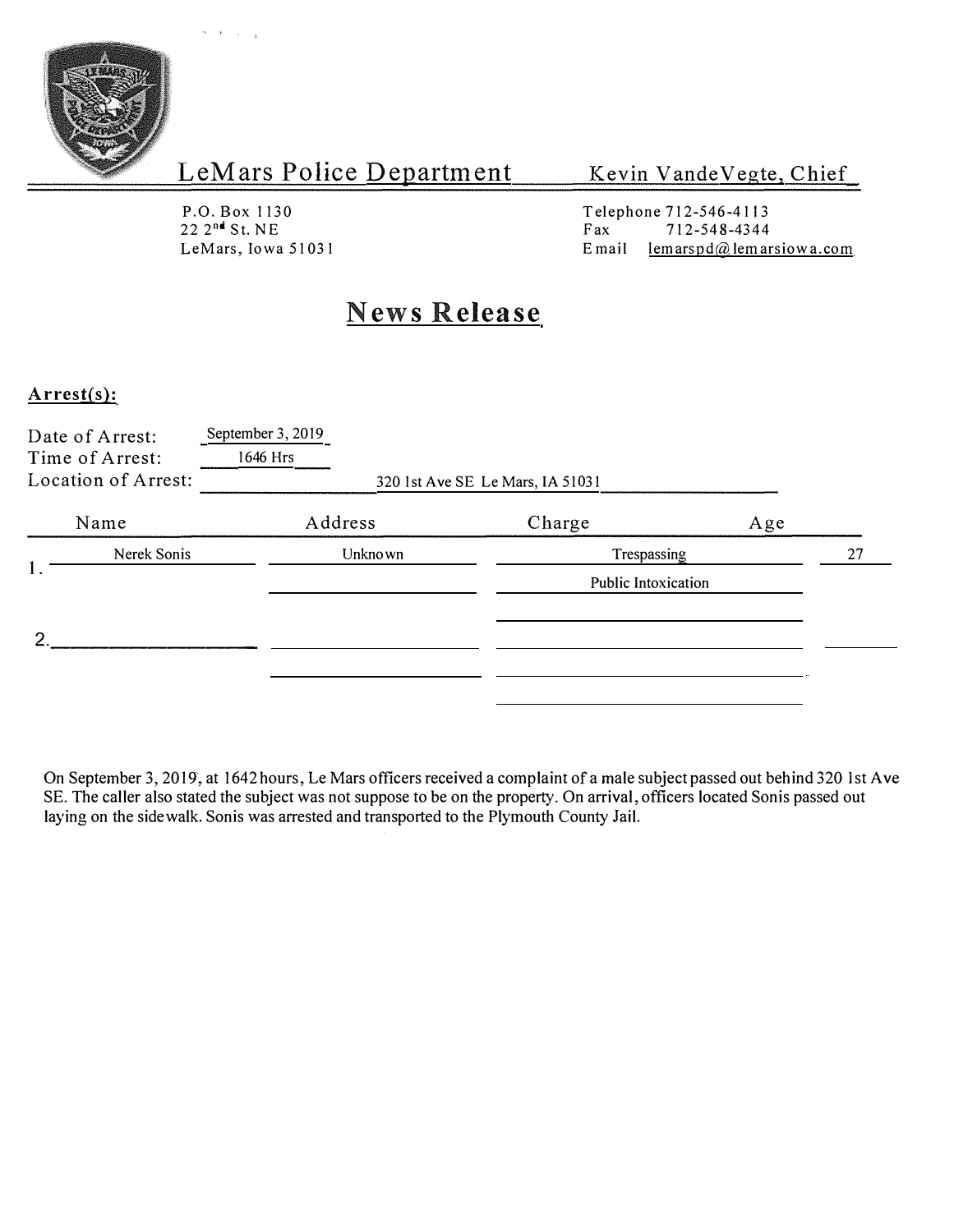

Kevin VandeVegte, Chief

P.O. Box 1130 22 2 nd S t. NE LeMars, Iowa 51031

Telephone 712-546-4113<br>Fax 712-548-4344 Fax  $712-548-4344$ <br>Email lemarspd $@$ lemar  $l$ emarspd $@$ lemarsiowa.com

# **News Release**

#### **Arrest(s):**

|    | Date of Arrest:<br>Time of Arrest:<br>Location of Arrest: | September $3, 2019$<br>$1630$ hours<br>200th Street west of Key Ave |  |                          |     |    |
|----|-----------------------------------------------------------|---------------------------------------------------------------------|--|--------------------------|-----|----|
|    | Name                                                      | Address                                                             |  | Charge                   | Age |    |
| 1. | Hodges, Peter                                             | Sioux City                                                          |  | <b>Driving Suspended</b> |     | 26 |
| Ω. |                                                           |                                                                     |  |                          |     |    |

Hodges was stopped for speeding, and found to have a suspended driver's license in Iowa for non-payment of an Iowa fine. He was cited into court and released to a valid driver.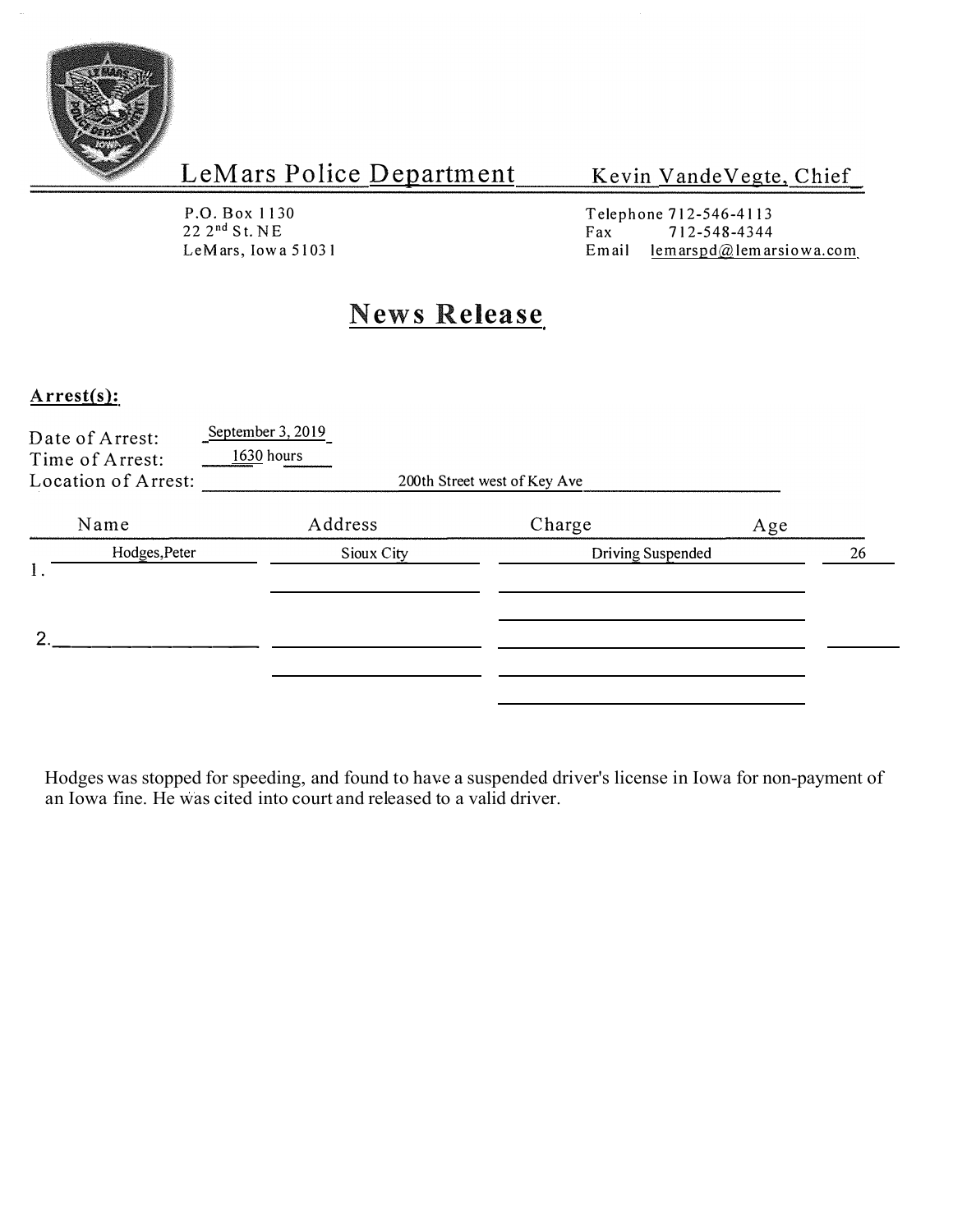

Kevin Vande Vegte, Chief

P.O. Box 1130  $22 \t2<sup>nd</sup>$  St. NE<br>LeMars, Iowa 51031

Telephone 712-546-4113<br>Fax 712-548-4344 Email lemarspd $\omega$ lemarsiow a.com

# **News Release**

### **Arrest(s):**

| Date of Arrest:<br>Time of Arrest:<br>Location of Arrest: | September 4th, 2019<br>1930 Hours      | 1111 Holton Dr, Le Mars IA, 51031 |     |    |
|-----------------------------------------------------------|----------------------------------------|-----------------------------------|-----|----|
| Name                                                      | Address                                | Charge                            | Age |    |
| Jackson, Caleb John<br>1.                                 | 425 6th St SE Apt 4, Le Mars IA, 51031 | Theft 5th                         |     | 26 |
| ≘                                                         |                                        |                                   |     |    |

On September 4th, 2019, at approximately 1920 hours, Le Mars officers were notified of theft in progress at 1111 Holton Dr. Wal-Mart employees and officers confronted Jackson about shoplifting. Jackson admitted to being in possession of stolen items and was cited into court for theft 5th.